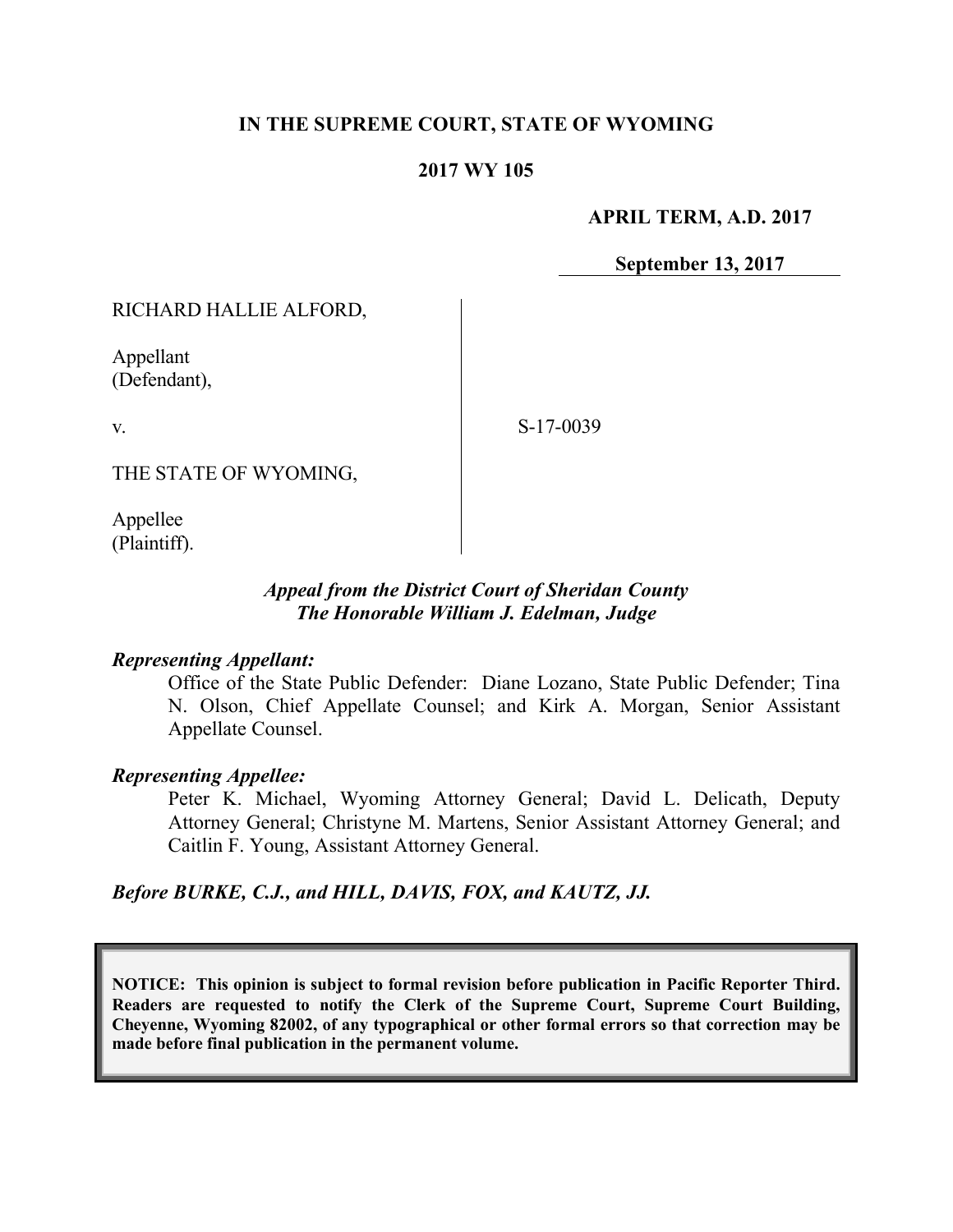**HILL,** Justice.

[¶1] Richard Alford appeals a district court order denying his motion for a sentence reduction. We affirm.

## **ISSUE**

[¶2] Mr. Alford presents a single issue on appeal:

I. The trial court abused its discretion when it denied Mr. Alford's Motion for Sentence Reduction.

# **FACTS**

[¶3] In the early morning hours of October 18, 2014, Mr. Alford broke into the home of Robin Monasmith and entered her bedroom. Ms. Monasmith woke to find Mr. Alford pulling the covers off her and telling her to be quiet. Ms. Monasmith jumped out of bed and made for the door, but Mr. Alford grabbed her by her hair and threw her to the floor. He then tried to pull her pajama pants down. Ms. Monasmith screamed and kicked at Mr. Alford and he then pulled up her shirt and bit her on her right side. Ms. Monasmith felt like she had been stabbed and cried out. Mr. Alford then got off her and left the house, stating, "I will be back for you, bitch." Ms. Monasmith called law enforcement, and Mr. Alford was arrested a block from her home. Ms. Monasmith identified Mr. Alford as her attacker.

[¶4] The State charged Mr. Alford with one count of attempted third degree sexual assault and two counts of aggravated burglary. The State and Mr. Alford subsequently entered into a plea agreement by which Mr. Alford agreed to plead no contest to attempted third degree sexual assault and the State agreed to dismiss the aggravated burglary counts and recommend a prison sentence of six to ten years. On April 23, 2015, Mr. Alford entered his no contest plea, and the district court accepted that plea. On June 25, 2015, the district court held a sentencing hearing and imposed the agreed upon prison sentence of six to ten years.

[¶5] On June 16, 2016, Mr. Alford filed a *pro se* motion for sentence reduction pursuant to W.R.Cr.P. 35(b). Through his motion, Mr. Alford informed the district court that his time in prison had been violation free and he had been continuously employed, and he asked the court to reduce the minimum term of his sentence to four years so he could enter treatment at the earliest possible opportunity. Mr. Alford did not specify the type of treatment he sought to enter.

[¶6] On January 9, 2017, the district court entered an order denying Mr. Alford's motion. The order stated: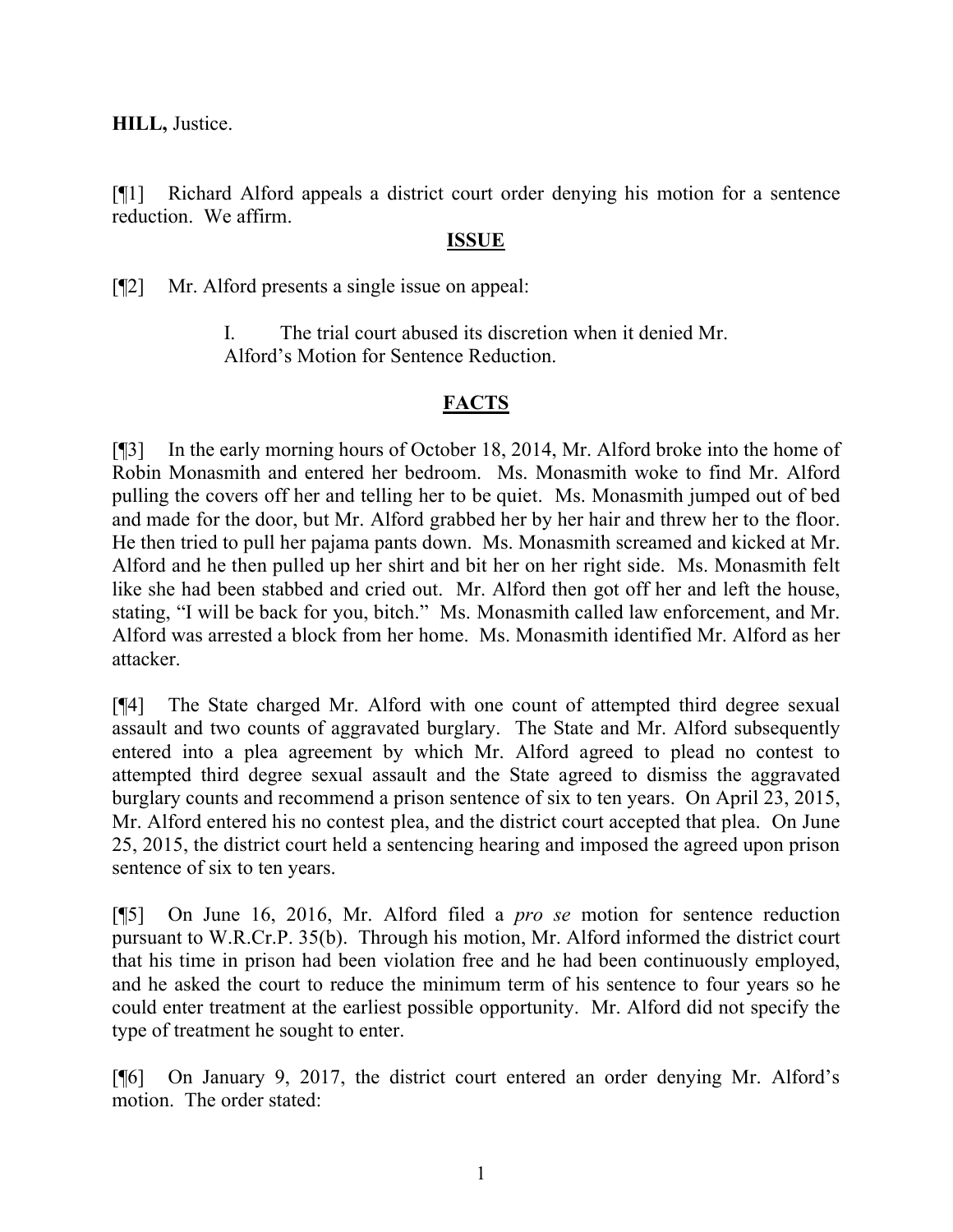**THIS MATTER** came before the Court upon the Defendant's Motion for Sentence Reduction, filed on June 16, 2016, the Court having reviewed the file, and being otherwise fully informed in the matter, finds as follows:

The Defendant pled guilty. Defendant's plea was the product of a plea agreement, the terms of the agreement were fully disclosed and accepted by the Court as required by Rule 11(e) of the Wyoming Rules of Criminal Procedure.

The Defendant was sentenced on June 25, 2015.

Sentence reductions are governed by W.R.Cr.P. 35, which provides that "[a] motion to reduce a sentence may be made . . . within one year after the sentence is imposed . . . "

**IT IS THEREFORE ORDERED**, for the reasons set forth above, that Defendant's motion for sentence reduction is hereby DENIED.

[¶7] On February 2, 2017, Mr. Alford filed his timely notice of appeal to this Court.

#### **STANDARD OF REVIEW**

[¶8] We review a district court's ruling on a Rule 35 motion for sentence reduction as follows:

> The district court has broad discretion in determining whether to reduce a defendant's sentence, and we will not disturb its determination absent an abuse of discretion. The sentencing judge is in the best position to decide if a sentence modification is appropriate, and is free to accept or reject information submitted in support of a sentence reduction at its discretion. Our objective on review is not to weigh the propriety of the sentence if it falls within the sentencing range; we simply consult the information in front of the court and consider whether there was a rational basis from which the district court could reasonably draw its conclusion. Because of the broad discretion given to the district court in sentencing, and our significant deference on appeal, this Court has demonstrated many times in recent years that it is a very difficult bar for an appellant to leap seeking to overturn a sentencing decision on an abuse of discretion argument.

*Hart v. State*, 2016 WY 28, ¶ 7, 368 P.3d 877, 878 (Wyo. 2016) (quoting *Chapman v. State*, 2015 WY 15, ¶ 7, 342 P.3d 388, 391 (Wyo. 2015)).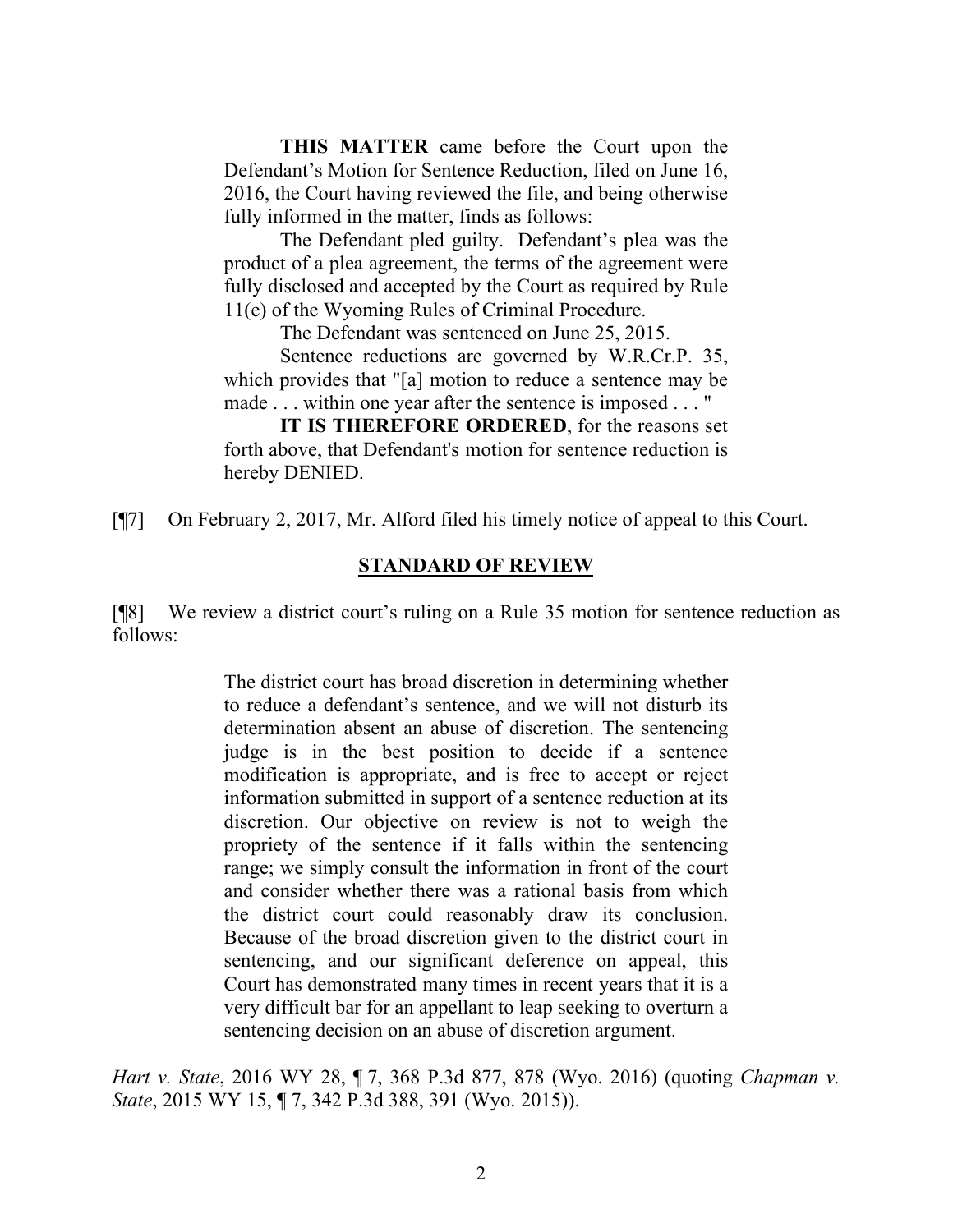## **DISCUSSION**

[¶9] Wyoming's rule governing motions for sentence reduction states:

A motion to reduce a sentence may be made, or the court may reduce a sentence without motion, within one year after the sentence is imposed or probation is revoked, or within one year after receipt by the court of a mandate issued upon affirmance of the judgment or dismissal of the appeal, or within one year after entry of any order or judgment of the Wyoming Supreme Court denying review of, or having the effect of upholding, a judgment of conviction or probation revocation. The court shall determine the motion within a reasonable time. Changing a sentence from a sentence of incarceration to a grant of probation shall constitute a permissible reduction of sentence under this subdivision. The court may determine the motion with or without a hearing.

W.R.Cr.P. 35(b) (LexisNexis 2017).

[¶10] Concerning a sentencing court's discretion under Rule 35(b), we have observed that "[t]he trial judge who sentenced the defendant is in the best position to decide if a sentence reduction is appropriate, and can accept or reject information submitted in support of a sentence reduction at its discretion." *Hart*, ¶ 9, 368 P.3d at 879 (citing *Boucher v. State*, 2012 WY 145, ¶ 10, 288 P.3d 427, 430 (Wyo. 2012)). The court's order need not detail the judge's decision process or describe the specific information a defendant provided in support of the motion. *Id.*, ¶ 11, 368 P.3d at 879. It is sufficient that the order indicates the court considered and was fully informed on the motion. *Id*. We have also held that "[i]f a motion to reduce a sentence is filed outside of the prescribed time limits, the district court is deprived of jurisdiction to hear the motion." *Hitz v. State*, 2014 WY 58, ¶ 11, 323 P.3d 1104, 1106 (Wyo. 2014) (quoting *Tomlin v. State*, 2001 WY 121, 16, 35 P.3d 1255, 1256 (Wyo. 2001)). The proper ruling on a Rule 35(b) motion that is not timely filed is dismissal of the motion. *Id*., ¶ 18, 323 P.3d at 1107.

[¶11] As his sole claim of error, Mr. Alford contends that the district court denied his Rule 35(b) motion based on a finding that the motion was not timely filed. Mr. Alford contends that this finding is plainly not accurate since he was sentenced on June 25, 2015 and filed his Rule 35(b) motion on June 16, 2016, within the Rule 35(b) one-year time limit. In support of this reading of the court's order, Mr. Alford points to the order's specific recitation of the Rule 35(b) time limits. Because we conclude that the district